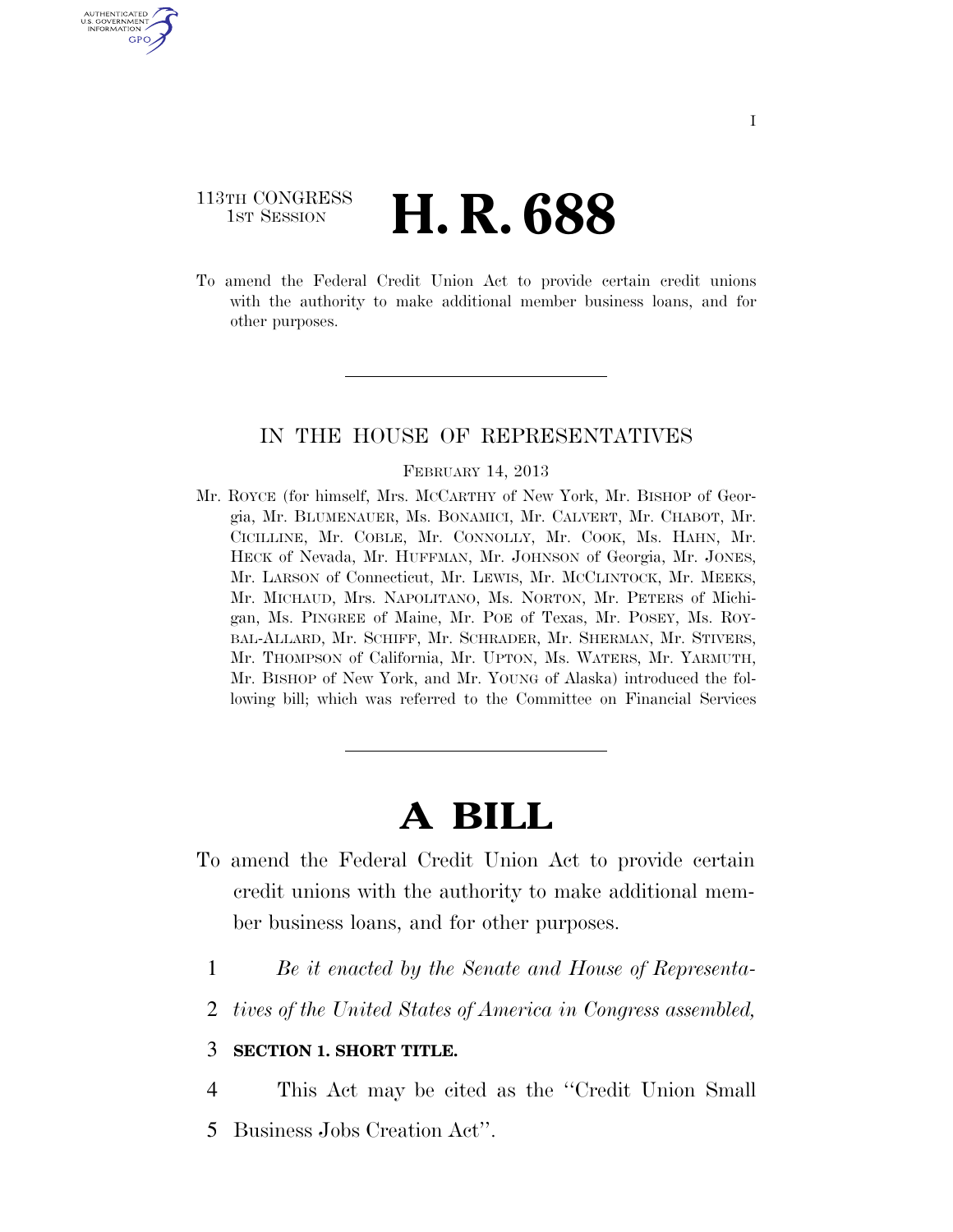## **SEC. 2. LIMITS ON MEMBER BUSINESS LOANS.**

| $\overline{2}$ | (a) REVISED LIMITATION AND CRITERIA.-Effective            |
|----------------|-----------------------------------------------------------|
| 3              | 6 months after the date of enactment of this Act, section |
| 4              | $107A(a)$ of the Federal Credit Union Act (12 U.S.C.      |
| 5              | $1757a(a)$ is amended to read as follows:                 |
| 6              | $``(a)$ LIMITATION.—                                      |
| 7              | "(1) IN GENERAL.—Except as provided in para-              |
| 8              | graph (2), an insured credit union may not make           |
| 9              | any member business loan that would result in the         |
| 10             | total amount of such loans outstanding at that cred-      |
| 11             | it union at any one time to be equal to more than         |
| 12             | the lesser of-                                            |
| 13             | "(A) $1.75$ times the actual net worth of                 |
| 14             | the credit union; or                                      |
| 15             | "(B) $12.25$ percent of the total assets of               |
| 16             | the credit union.                                         |
| 17             | "(2) ADDITIONAL AUTHORITY.—The Board                      |
| 18             | may approve an application by an insured credit           |
| 19             | union upon a finding that the credit union meets the      |
| 20             | criteria under this paragraph to make 1 or more           |
| 21             | member business loans that would result in a total        |
| 22             | amount of such loans outstanding at any one time          |
| 23             | of not more than 27.5 percent of the total assets of      |
| 24             | the credit union, if the credit union—                    |
| 25             | $\lq\lq (A)$<br>had member business loans<br>out-         |
| 26             | standing at the end of each of the 4 consecutive          |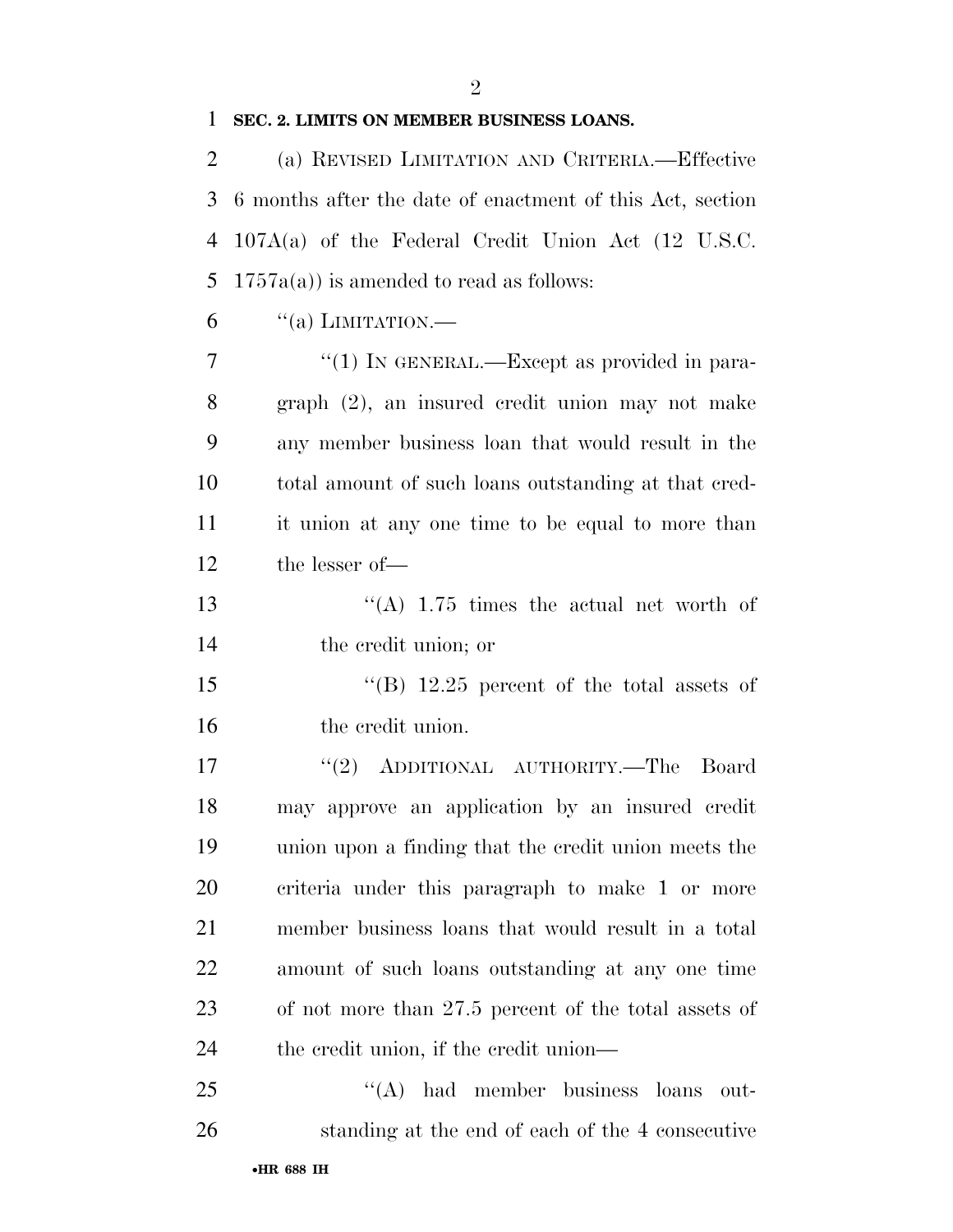| $\mathbf{1}$   | quarters immediately preceding the date of the         |
|----------------|--------------------------------------------------------|
| $\overline{2}$ | application, in a total amount of not less than        |
| 3              | 80 percent of the applicable limitation under          |
| $\overline{4}$ | paragraph $(1)$ ;                                      |
| 5              | $\lq\lq$ is well capitalized, as defined in sec-       |
| 6              | tion $216(c)(1)(A);$                                   |
| 7              | "(C) can demonstrate at least $5$ years of             |
| 8              | experience of sound underwriting and servicing         |
| 9              | of member business loans;                              |
| 10             | $\lq\lq$ (D) has the requisite policies and experi-    |
| 11             | ence in managing member business loans; and            |
| 12             | $\lq\lq$ (E) has satisfied other standards that the    |
| 13             | Board determines are necessary to maintain the         |
| 14             | safety and soundness of the insured credit             |
| 15             | union.                                                 |
| 16             | "(3) EFFECT OF NOT BEING WELL CAPITAL-                 |
| 17             | IZED.—An insured credit union that has made mem-       |
| 18             | ber business loans under an authorization under        |
| 19             | paragraph $(2)$ and that is not, as of its most recent |
| 20             | quarterly call report, well capitalized, may not make  |
| 21             | any member business loans until such time as the       |
| 22             | eredit union becomes well capitalized, as reflected in |
| 23             | a subsequent quarterly call report, and obtains the    |
| 24             | approval of the Board.".                               |

(b) IMPLEMENTATION.—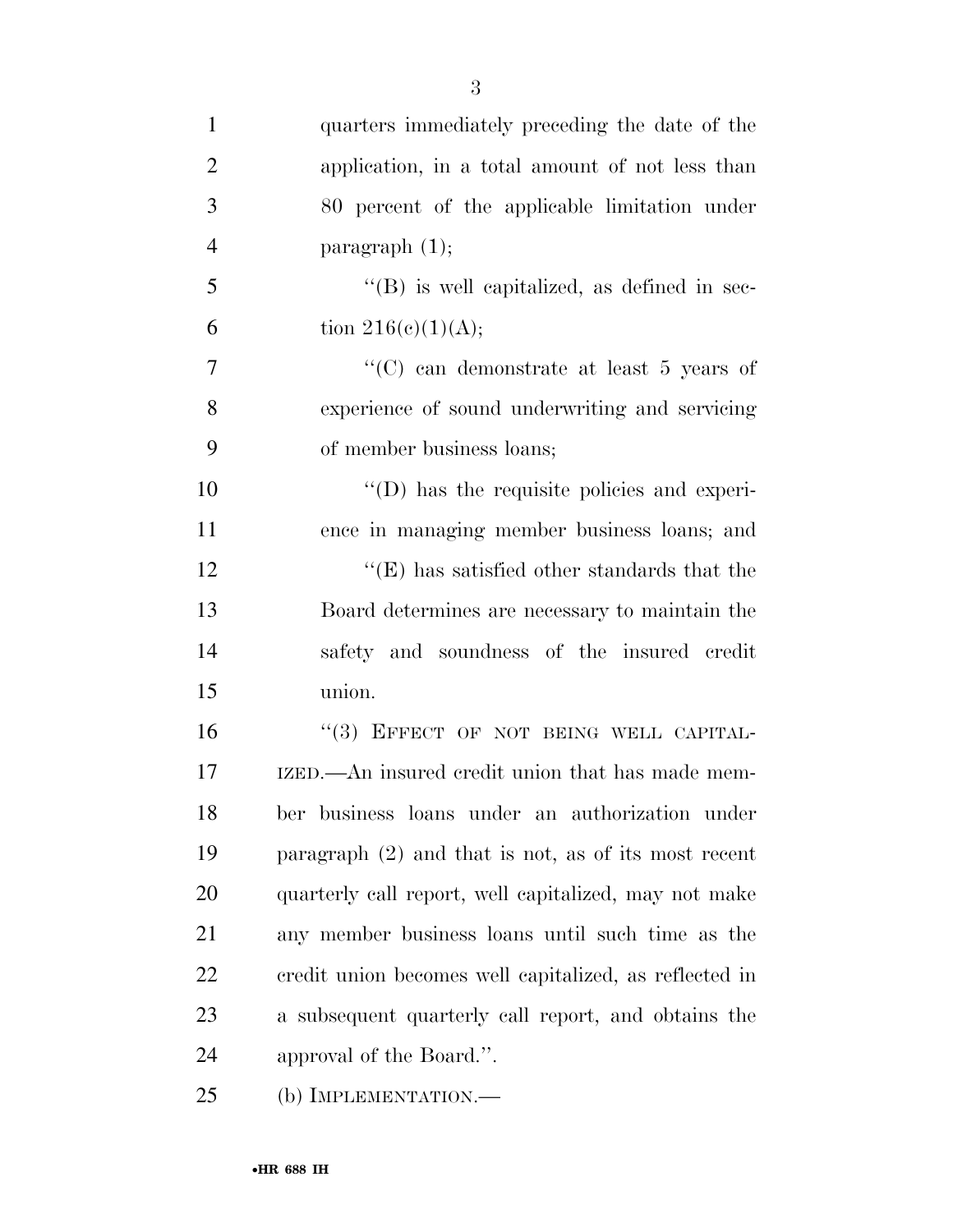(1) TIERED APPROVAL PROCESS.—The Board shall develop a tiered approval process, under which an insured credit union gradually increases the amount of member business lending in a manner that is consistent with safe and sound operations, subject to the limits established under section 107A(a)(2) of the Federal Credit Union Act (as amended by this Act). The rate of increase under the process established under this paragraph may not exceed 30 percent per year.

 (2) RULEMAKING REQUIRED.—The Board shall issue proposed rules, not later than 6 months after the date of enactment of this Act, to establish the tiered approval process required under paragraph (1). The tiered approval process shall establish standards designed to ensure that the new business lending capacity authorized under the amendment made by subsection (a) is being used only by insured credit unions that are well managed and well capital- ized, as required by the amendments made under subsection (a) and as defined by the rules issued by the Board under this paragraph.

 (3) CONSIDERATIONS.—In issuing rules re- quired under this subsection, the Board shall con-sider—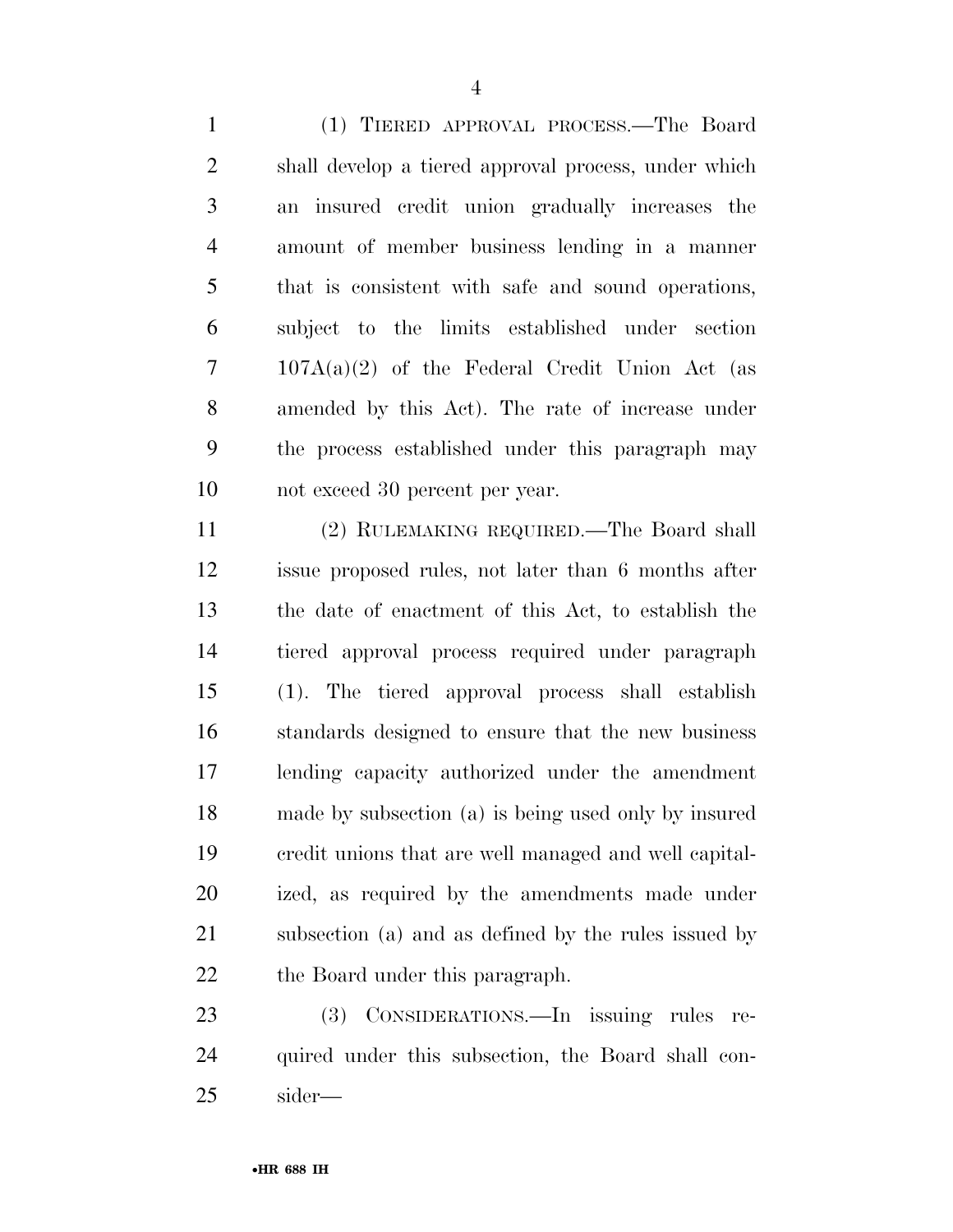| $\mathbf{1}$   | (A) the experience level of the institutions, |
|----------------|-----------------------------------------------|
| $\overline{2}$ | including a demonstrated history of sound     |
| 3              | member business lending;                      |
| $\overline{4}$ | (B) the criteria under section $107A(a)(2)$   |
| 5              | of the Federal Credit Union Act, as amended   |
| 6              | by this Act; and                              |
| 7              | (C) such other factors as the Board deter-    |
| 8              | mines necessary or appropriate.               |
| 9              | (c) REPORTS TO CONGRESS ON MEMBER BUSINESS    |
| 10             | LENDING.                                      |
| 11             | $(1)$ REPORT OF THE BOARD.—                   |
| 12             | $(A)$ In GENERAL.—Not later than 3 years      |
| 13             | after the date of enactment of this Act, the  |
| 14             | Board shall submit a report to Congress on    |
| 15             | member business lending by insured credit     |
| 16             | unions.                                       |
| 17             | (B) REPORT.—The report required under         |
| 18             | subparagraph (A) shall include—               |
| 19             | (i) the types and asset size of insured       |
| 20             | credit unions making member business          |
| 21             | loans and the member business loan limita-    |
| 22             | tions applicable to the insured credit        |
| 23             | unions;                                       |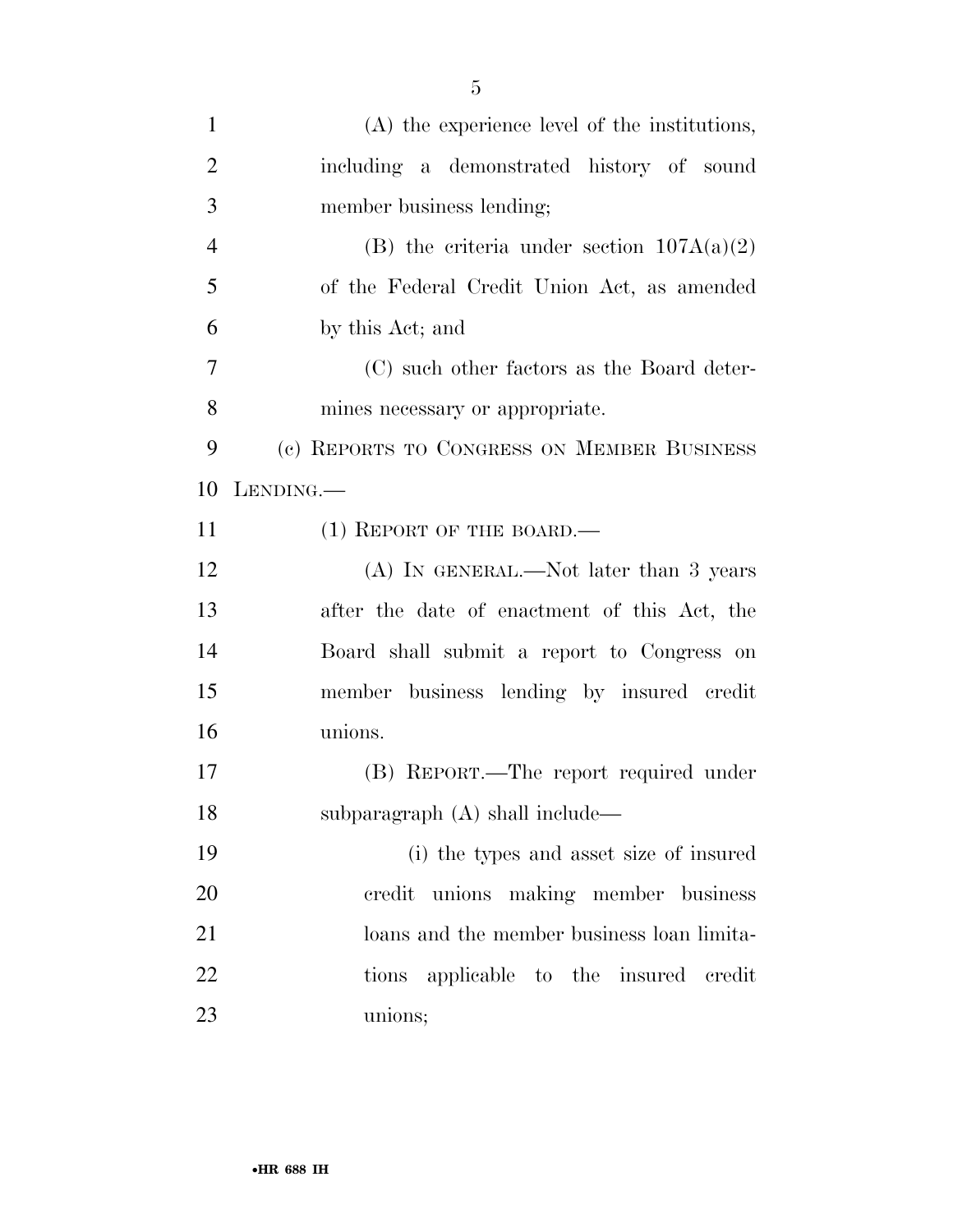| $\mathbf{1}$   | (ii) the overall amount and average         |
|----------------|---------------------------------------------|
| $\overline{2}$ | size of member business loans by each in-   |
| 3              | sured credit union;                         |
| $\overline{4}$ | (iii) the ratio of member business          |
| 5              | loans by insured credit unions to total as- |
| 6              | sets and net worth;                         |
| 7              | (iv) the performance of the member          |
| 8              | business loans, including delinquencies and |
| 9              | net charge-offs;                            |
| 10             | (v) the effect of this section on the       |
| 11             | number of insured credit unions engaged     |
| 12             | in member business lending, any change in   |
| 13             | the amount of member business lending,      |
| 14             | and the extent to which any increase is at- |
| 15             | tributed to the change in the limitation in |
| 16             | section $107A(a)$ of the Federal Credit     |
| 17             | Union Act, as amended by this Act;          |
| 18             | (vi) the number, types, and asset size      |
| 19             | of insured credit unions that were denied   |
| 20             | or approved by the Board for increased      |
| 21             | member business loans under section         |
| 22             | $107A(a)(2)$ , as amended by this Act, in-  |
| 23             | cluding denials and approvals under the     |
| 24             | tiered approval process;                    |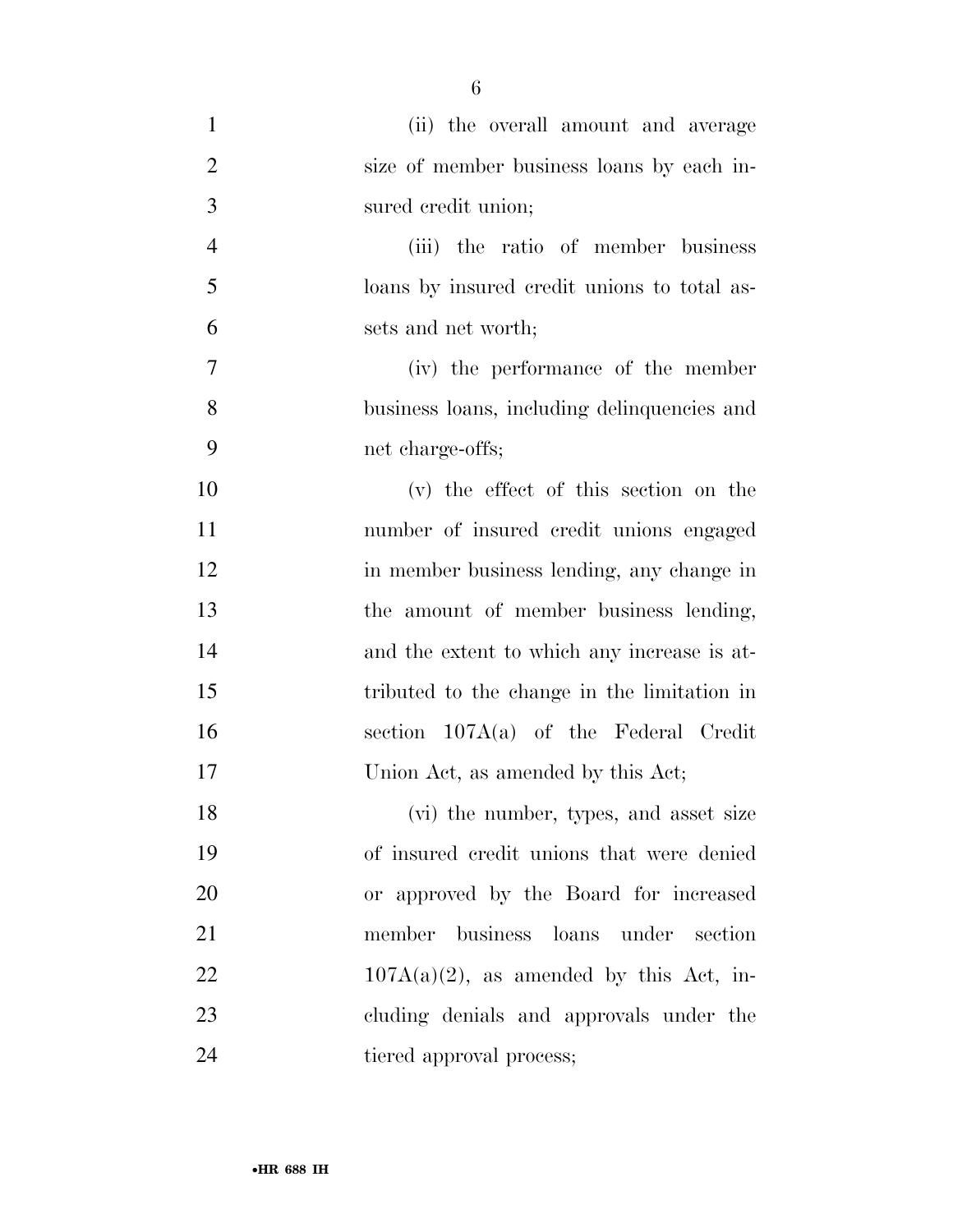| $\mathbf{1}$   | (vii) the types and sizes of businesses        |
|----------------|------------------------------------------------|
| $\overline{2}$ | that receive member business loans, the        |
| 3              | duration of the credit union membership of     |
| $\overline{4}$ | the businesses at the time of the loan, the    |
| 5              | types of collateral used to secure member      |
| 6              | business loans, and the income level of        |
| 7              | members receiving member business loans;       |
| 8              | and                                            |
| 9              | (viii) the effect of any increases in          |
| 10             | member business loans on the risk to the       |
| 11             | National Credit Union Share Insurance          |
| 12             | Fund and the assessments on insured            |
| 13             | credit unions.                                 |
| 14             | $(2)$ GAO STUDY AND REPORT.—                   |
| 15             | (A) STUDY.—The Comptroller General of          |
| 16             | the United States shall conduct a study on the |
| 17             | status of member business lending by insured   |
| 18             | credit unions, including-                      |
| 19             | (i) trends in such lending;                    |
| 20             | (ii) types and amounts of member               |
| 21             | business loans;                                |
| 22             | (iii) the effectiveness of this section in     |
| 23             | enhancing small business lending;              |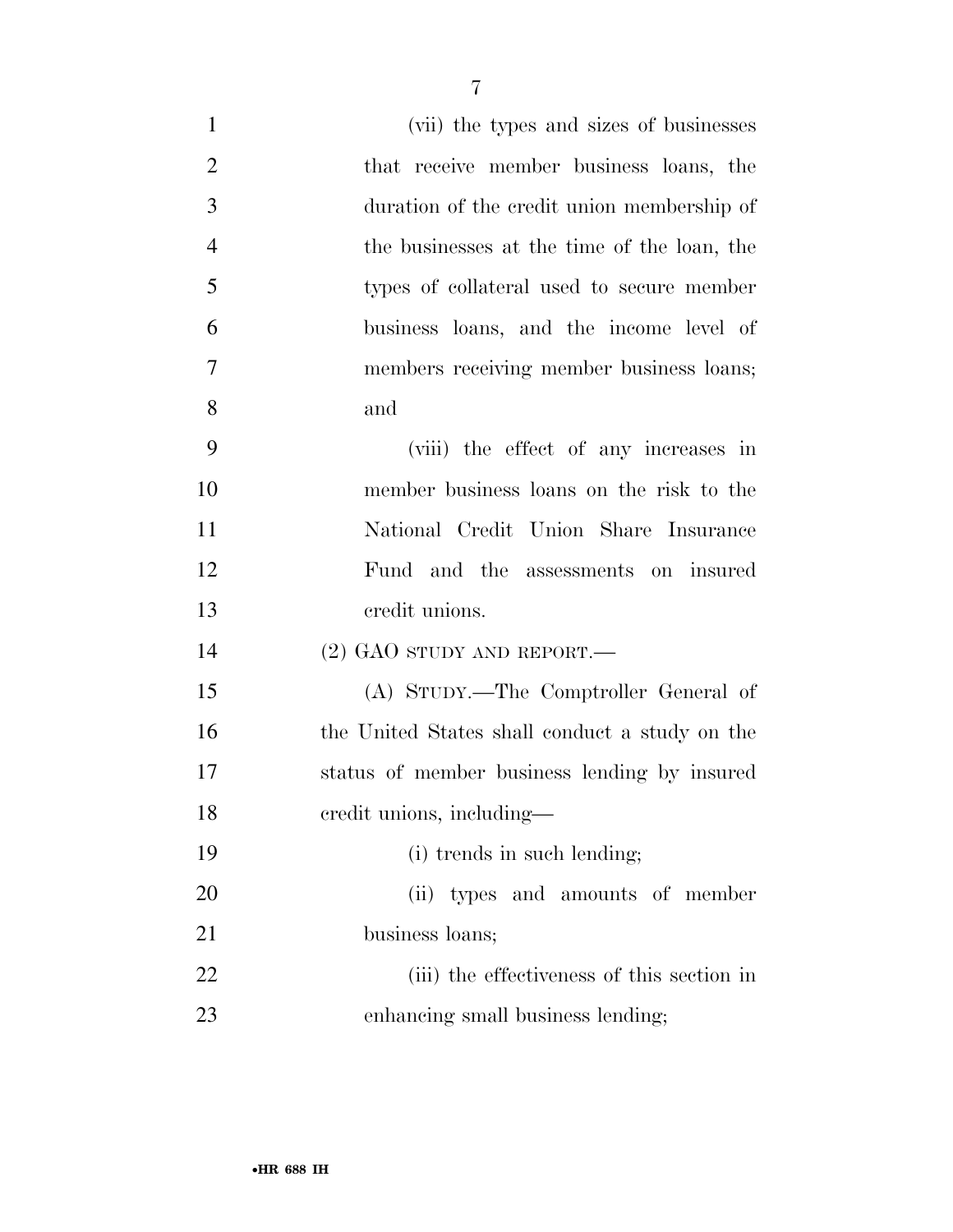| $\mathbf{1}$   | (iv) recommendations for legislative                      |
|----------------|-----------------------------------------------------------|
| $\overline{2}$ | action, if any, with respect to such lending;             |
| 3              | and                                                       |
| $\overline{4}$ | (v) any other information that the                        |
| 5              | Comptroller General considers relevant                    |
| 6              | with respect to such lending.                             |
| 7              | (B) REPORT.—Not later than 3 years after                  |
| 8              | the date of enactment of this Act, the Comp-              |
| 9              | troller General shall submit a report to Con-             |
| 10             | gress on the study required by subparagraph               |
| 11             | (A).                                                      |
| 12             | (d) DEFINITIONS.—In this section—                         |
| 13             | (1) the term "Board" means the National                   |
| 14             | Credit Union Administration Board;                        |
| 15             | $(2)$ the term "insured credit union" has the             |
| 16             | meaning given that term in section 101 of the Fed-        |
| 17             | eral Credit Union Act (12 U.S.C. 1752);                   |
| 18             | (3) the term "member business loan" has the               |
| 19             | meaning given that term in section $107A(c)(1)$ of        |
| 20             | Federal Credit Union Act (12 U.S.C.<br>the                |
| 21             | 1757a(c)(1));                                             |
| 22             | $(4)$ the term "net worth" has the meaning                |
| 23             | given that term in section $107A(c)(2)$ of the Federal    |
| 24             | Credit Union Act $(12 \text{ U.S.C. } 1757a(c)(2))$ ; and |